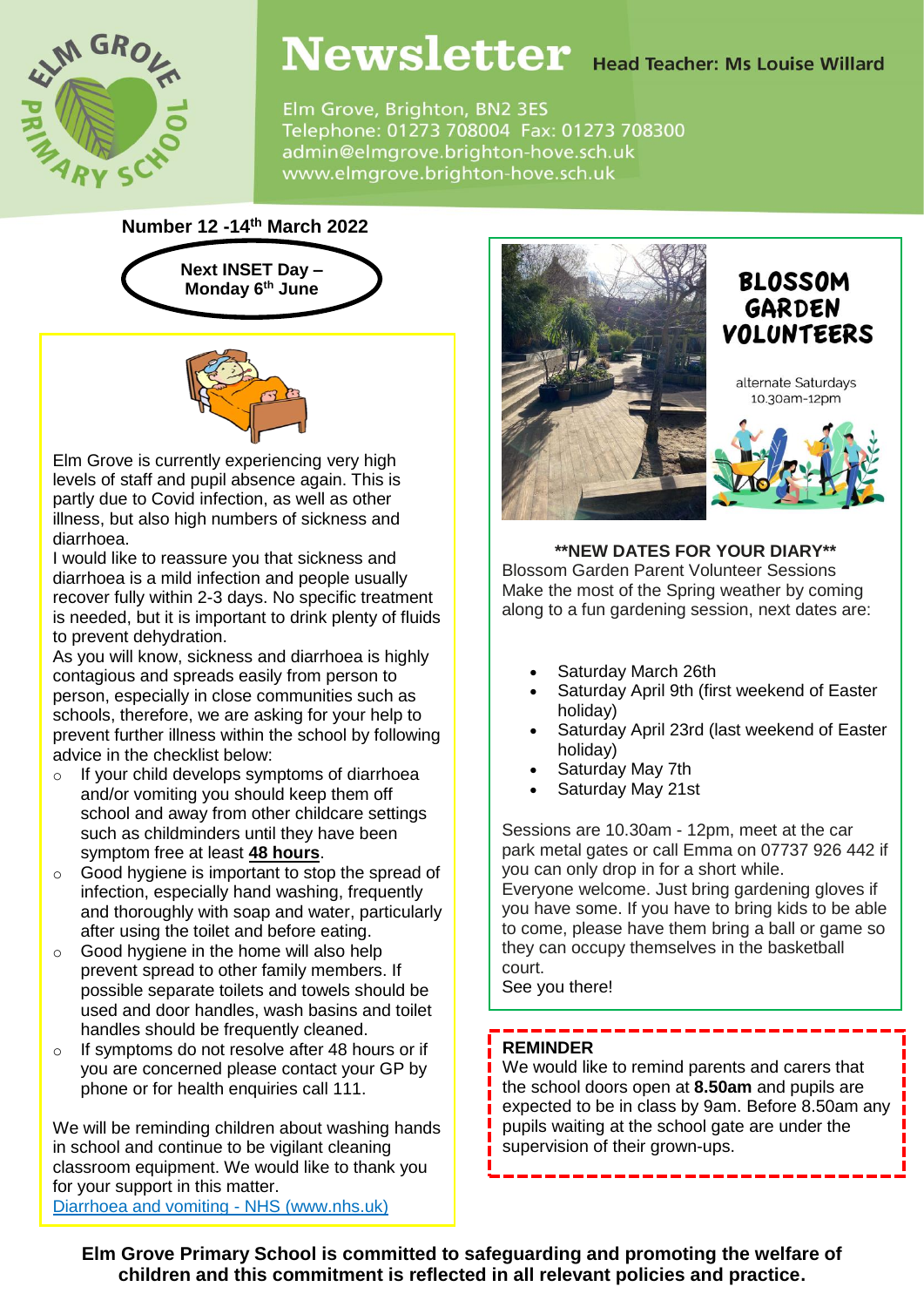# **PTA NEWS -**

**Y6 Easter cake sale** - This will be held on the last day before the Easter holidays - Friday 8th April. More details to come, until then - Y6 get your baking caps on! On the same day we will be holding an **Easter Bonnet decorating competition -** watch this space!

**COLOUR RAFFLE PRIZES –** We are holding our fabulous colour raffle again! Please donate raffle prizes that match your year group's colour (see below) and take to your classroom from next week, **MONDAY 21st MARCH - FRIDAY 1 st APRIL**. Extra donations also most welcome.

This year we will also have a rainbow box  $1<sup>st</sup>$  prize which includes £100 cash kindly donated by Grove Gardens.

- Reception WHITE
- Year 1 PINK
- Year 2 PURPLE
- Year 3 RED
- Year 4 GREEN
- Year 5 BLUE
- Year 6 SILVER & GOLD

**BRIC-A-BRAC -** Make room in those toy cupboards - the bric-a-brac stall needs good quality toys, puzzles, dolls, cars, fancy dress & games. No books thank you, we have lots left from our fabulous Book Bonanza.

**TEDDIES -** We are also collecting clean teddies and soft toys for the teddy tombola

**JAM JARS -** Please save your old jars (with lids), give them a rinse and decorate them before filling with goodies, craft supplies, sweeties, chocolate, nick nacks, toys for the Jam Jar Tombola. If you can't decorate or fill your jar please save it anyway and we can fill them for you.

#### **PLEASE LEAVE BRIC-A-BRAC, TEDDY AND JAM JAR DONATIONS IN THE BLACK BIN AT THE TOP OF THE CAR PARK ON MONDAY 28th & TUESDAY 29th MARCH**

**CAKES -** Immediately before the fair we'll also be collecting cakes and bakes, so if you're a baker and can contribute we'd be most welcome. **CHOCOLATE TOMBOLA -** Lastly, we will be holding a non-uniform day on Friday 25<sup>th</sup> March where we ask that every child please brings a chocolate bar (or £1 and we'll buy a chocolate bar on your behalf) for the chocolate tombola. Thanks so much for your support, The PTA x



Our Spring term parents evenings will take place on Tuesday March 15<sup>th</sup>, Wednesday 16<sup>th</sup> and Wednesday 23rd.

Please contact the school office if you wish to make an appointment with Mrs Kemp, SENDCO, or Ms Willard (admin@elmgrove.brightonhove.sch.uk).

## **PUPIL SPORT UPDATE**

We recently took a group of Y6 children to a netball competition against 5 other schools, and despite it being an unfamiliar sport to our entire team, we managed to win, and will now play in the city finals! Congratulations to: Prim, Lilly, Isaac, Tarisha, Ava (Oak); Jaden, Lily, Lucas (Elder). We also played a football match against Goldstone Primary which we won 3-0, so we are now through to the quarter-final stage. Well done to: Heath, Lucas, Lily (Elder); Monty, Luca, Isaac (Oak); Samuel, Sam, Douggie, Danny (Redwood). Special congratulations should also go to Lily in Elder class. Back in November at the Brighton and Hove schools' cross-country championships, she finished in the top 20 places and therefore qualified to represent the city in the Sussex finals; this event took place recently, and Lily finished in 29<sup>th</sup> place out of 150 runners, helping her team to 1<sup>st</sup> place overall.

And finally, after participating in a school hockey festival last term, Albie C (Redwood) and Barnaby (Rowan) decided to take up the sport outside of school and have now represented the city in a Sussex-wide competition. Very well done to both of them.



Could we politely remind parents and carers of Key Stage 2 children that if they choose to send their child in with a snack for morning breaktime, it should be healthy, such as fruit or vegetables. This would not include sweets, crisps or chewing gum, all of which have been spotted over recent days. Many thanks for your continued support.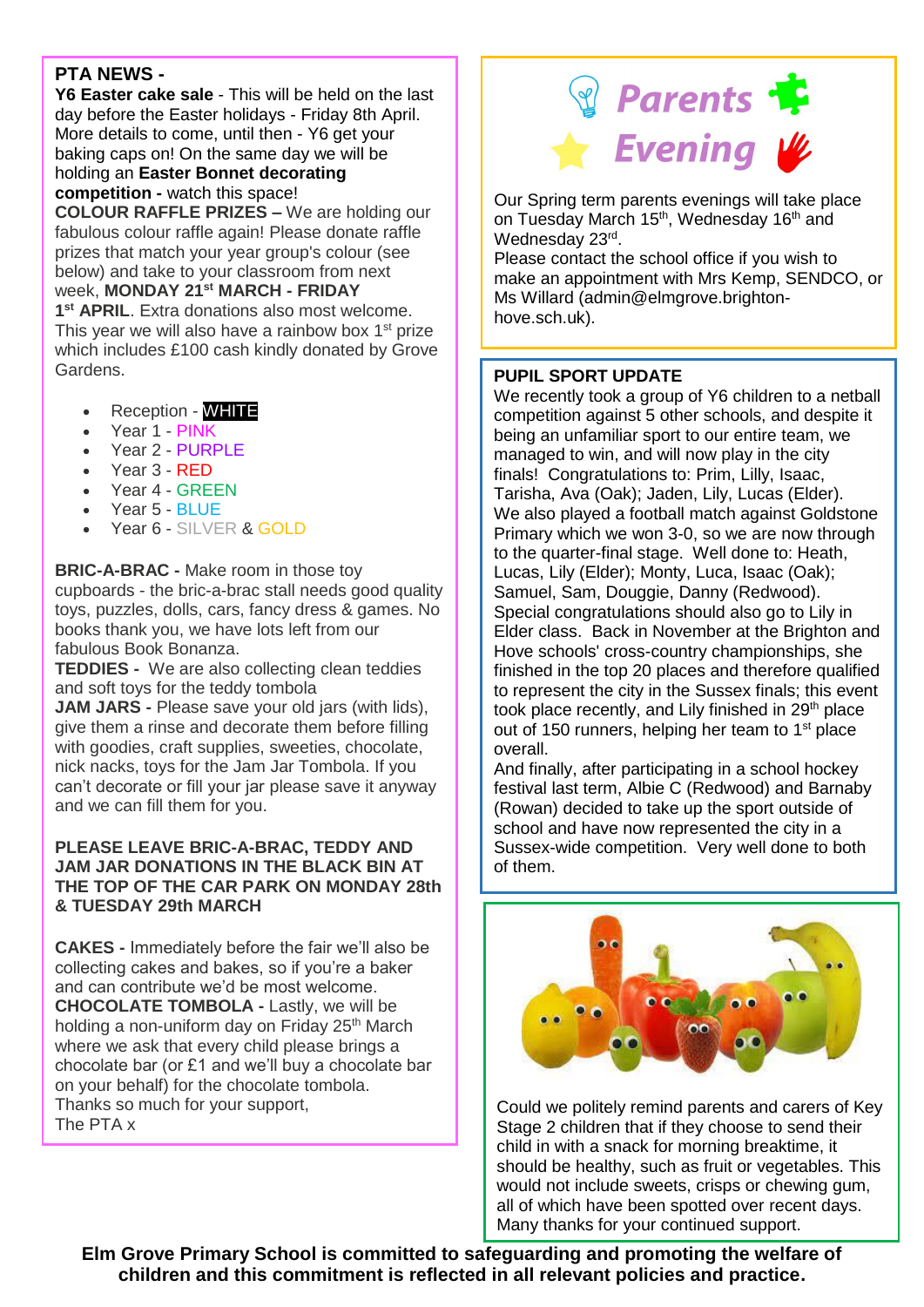

**B&H SCHOOLS BATON RELAY -** As it is the

Platinum Jubilee and also the Commonwealth Games, B&H schools are organising their very own Queen's Baton Relay.

The collective journey of the official baton hopes to ignite hope, solidarity and collaboration, as it connects communities embraces unique cultures and shares inspirational stories. Each school will create its own message to add to the baton. Elm Grove pupils message of hope is 'spread peace around the world.'

Elm Grove will receive the baton from St Martin's School on Thursday 17<sup>th</sup> March, and pass it on to St Luke's School on Friday 18<sup>th</sup> March.

[https://www.birmingham2022.com/queens-baton](https://www.birmingham2022.com/queens-baton-relay/baton)[relay/baton](https://www.birmingham2022.com/queens-baton-relay/baton)



**REMINDER**– we have several children in school with nut allergies that are also airborne. Please do not send any foods /packed lunches which contain nuts into school.



**PUNCTUALITY & ATTENDANCE** – school doors open at 8.50am each morning, giving children 10 minutes to come into school before registers are taken at 9am, when school officially starts. Please ensure children arrive during this time so they are in class and ready to learn by 9am. Children remain in the care of their parents and carers until the doors open at 8.50am as staff are not on duty until this time. Thank you.

Children are working really hard to catch up on missed learning as a result of the pandemic. Please help them achieve this by ensuring they attend school every day, unless they are too ill or are infectious to others.

You can record pupil absence via the Studybugs app: [Studybugs –](https://studybugs.com/about/parents) Parents

Currently 70% of our families use Studybugs for pupil absence reporting.



**RETURN OF THE CHILDREN'S PARADE -** 5000 of Brighton and Hove's school children, along with their teachers and Same Sky will fill the city with a sea of colour and creativity for the opening of Brighton Festival 2022 on Saturday May 7th. This year's theme is Rebuilding and Hope, celebrating the strength and resilience of our communities, and what we can achieve when we listen and work together.

Please look out for the sign up letter being sent out soon if your child wishes to participate in this years parade.

'Big Make' workshops are being held in the main school hall on the following dates:

Sat & Sun 26th/27<sup>th</sup> March

Sat & Sun 30<sup>th</sup> April/1<sup>st</sup> May

A sign up letter was sent out last week for any pupil interested in getting involved.

We need lots of egg boxes for the big make – please send any donations to the school office. Thank you!